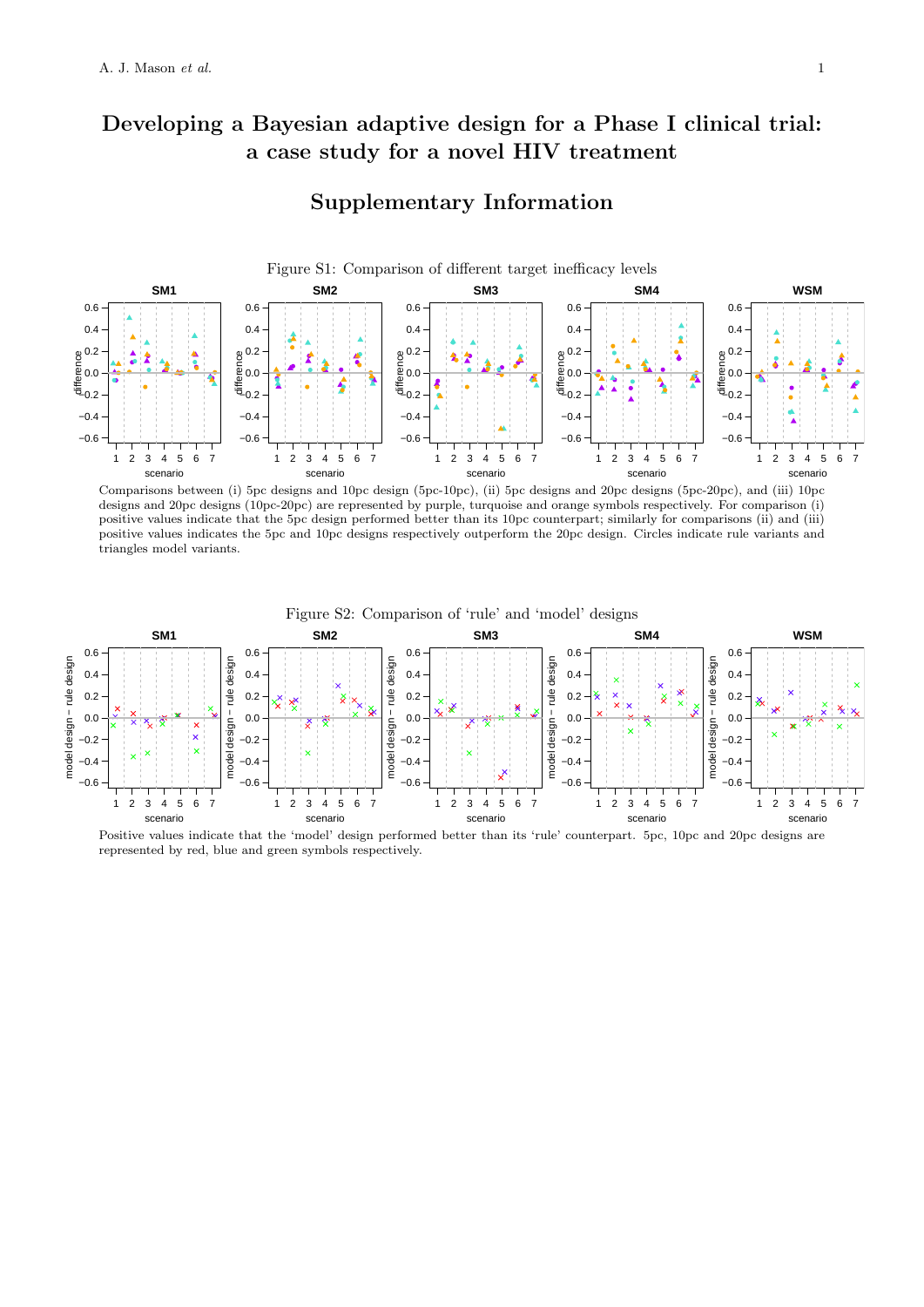|                                            |      |      |      |      | Dose |      |      |      |      | N                        | N below              |
|--------------------------------------------|------|------|------|------|------|------|------|------|------|--------------------------|----------------------|
|                                            | None | 10mg | 20mg | 30mg | 40mg | 50mg | 60mg | 70mg | 80mg | ineffective <sup>‡</sup> | $\text{target}^{\S}$ |
| True inefficacy                            |      | 0.95 | 0.85 | 0.65 | 0.35 | 0.12 | 0.05 | 0.03 | 0.01 |                          |                      |
| $5 + 5 + 5 + 5$                            |      |      |      |      |      |      |      |      |      |                          |                      |
| N per dose <sup><math>\dagger</math></sup> |      | 5.00 | 5.00 |      | 5.00 |      |      |      | 5.00 | 10.78                    | 15.00                |
| $P$ (selection) <sup>*</sup> - rule        | 0.05 | 0.00 | 0.00 |      | 0.12 |      |      |      | 0.83 |                          |                      |
| $5\%$ TIL                                  |      |      |      |      |      |      |      |      |      |                          |                      |
| N per dose <sup>†</sup>                    |      | 2.00 | 2.00 | 0.06 | 3.10 | 2.51 | 2.75 | 0.08 | 5.51 | 5.17                     | 9.67                 |
| $P$ (selection) <sup>*</sup> - rule        | 0.04 | 0.00 | 0.00 | 0.00 | 0.02 | 0.22 | 0.44 | 0.03 | 0.26 |                          |                      |
| $P$ (selection) <sup>*</sup> - model       | 0.03 | 0.00 | 0.00 | 0.00 | 0.01 | 0.19 | 0.52 | 0.09 | 0.16 |                          |                      |
| $10\%$ TIL                                 |      |      |      |      |      |      |      |      |      |                          |                      |
| N per dose <sup><math>\dagger</math></sup> |      | 2.00 | 2.00 | 0.29 | 3.78 | 3.93 | 2.55 | 0.33 | 3.12 | 5.75                     | 12.00                |
| $P$ (selection) <sup>*</sup> - rule        | 0.02 | 0.00 | 0.00 | 0.00 | 0.01 | 0.34 | 0.28 | 0.13 | 0.22 |                          |                      |
| $P$ (selection) <sup>*</sup> - model       | 0.00 | 0.00 | 0.00 | 0.00 | 0.02 | 0.39 | 0.39 | 0.18 | 0.02 |                          |                      |
| $20\%$ TIL                                 |      |      |      |      |      |      |      |      |      |                          |                      |
| N per dose <sup><math>\dagger</math></sup> |      | 2.00 | 2.03 | 0.77 | 5.91 | 3.80 | 0.99 | 0.06 | 2.45 | 6.72                     | 14.51                |
| $P$ (selection) <sup>*</sup> - rule        | 0.02 | 0.00 | 0.00 | 0.00 | 0.04 | 0.33 | 0.16 | 0.01 | 0.45 |                          |                      |
| $P$ (selection) <sup>*</sup> - model       | 0.00 | 0.00 | 0.00 | 0.00 | 0.15 | 0.59 | 0.23 | 0.03 | 0.00 |                          |                      |

Table S1: Operating characteristics under Scenario 2 (based on 1000 realisations)

values for each trial design are means calculated over that design's set of realisations

<sup>*★* the probability of selecting each dose (or no dose) to take forward to stage 2</sup>

*†* the number of subjects allocated to each dose

*‡* the number of observed ineffective events

*§* the number of subjects treated at doses below the target dose

|                                            | Dose |      |      |      |      |      |      |      |      | N                        | N below              |
|--------------------------------------------|------|------|------|------|------|------|------|------|------|--------------------------|----------------------|
|                                            | None | 10mg | 20mg | 30mg | 40mg | 50mg | 60mg | 70mg | 80mg | ineffective <sup>‡</sup> | $\text{target}^{\S}$ |
| True inefficacy                            |      | 0.95 | 0.89 | 0.77 | 0.59 | 0.37 | 0.20 | 0.10 | 0.04 |                          |                      |
| $5 + 5 + 5 + 5$                            |      |      |      |      |      |      |      |      |      |                          |                      |
| N per dose <sup><math>\dagger</math></sup> |      | 5.00 | 5.00 |      | 5.00 |      |      |      | 5.00 | 12.22                    | 15.00                |
| $P$ (selection) <sup>*</sup> - rule        | 0.19 | 0.00 | 0.00 |      | 0.01 |      |      |      | 0.80 |                          |                      |
| $5\%$ TIL                                  |      |      |      |      |      |      |      |      |      |                          |                      |
| N per dose <sup><math>\dagger</math></sup> |      | 2.00 | 2.00 | 0.01 | 2.13 | 0.57 | 1.78 | 0.18 | 9.33 | 5.98                     | 8.67                 |
| $P$ (selection) <sup>*</sup> - rule        | 0.32 | 0.00 | 0.00 | 0.00 | 0.00 | 0.01 | 0.15 | 0.04 | 0.47 |                          |                      |
| $P$ (selection) <sup>*</sup> - model       | 0.32 | 0.00 | 0.00 | 0.00 | 0.00 | 0.01 | 0.15 | 0.13 | 0.39 |                          |                      |
| $10\%$ TIL                                 |      |      |      |      |      |      |      |      |      |                          |                      |
| N per dose <sup><math>\dagger</math></sup> |      | 2.00 | 2.00 | 0.09 | 2.38 | 1.36 | 2.67 | 1.10 | 6.40 | 6.52                     | 11.60                |
| $P$ (selection) <sup>*</sup> - rule        | 0.18 | 0.00 | 0.00 | 0.00 | 0.00 | 0.03 | 0.14 | 0.34 | 0.31 |                          |                      |
| $P$ (selection) <sup>*</sup> - model       | 0.05 | 0.00 | 0.00 | 0.00 | 0.00 | 0.03 | 0.16 | 0.48 | 0.28 |                          |                      |
| $20\%$ TIL                                 |      |      |      |      |      |      |      |      |      |                          |                      |
| N per dose <sup><math>\dagger</math></sup> |      | 2.00 | 2.00 | 0.15 | 2.97 | 2.82 | 3.08 | 0.67 | 4.29 | 7.52                     | 13.71                |
| $P$ (selection) <sup>*</sup> - rule        | 0.13 | 0.00 | 0.00 | 0.00 | 0.00 | 0.05 | 0.23 | 0.15 | 0.44 |                          |                      |
| $P$ (selection) <sup>*</sup> - model       | 0.00 | 0.00 | 0.00 | 0.00 | 0.00 | 0.11 | 0.41 | 0.35 | 0.12 |                          |                      |

values for each trial design are means calculated over that design's set of realisations

*<sup>⋆</sup>* the probability of selecting each dose (or no dose) to take forward to stage 2

*†* the number of subjects allocated to each dose

*‡* the number of observed ineffective events

*§* the number of subjects treated at doses below the target dose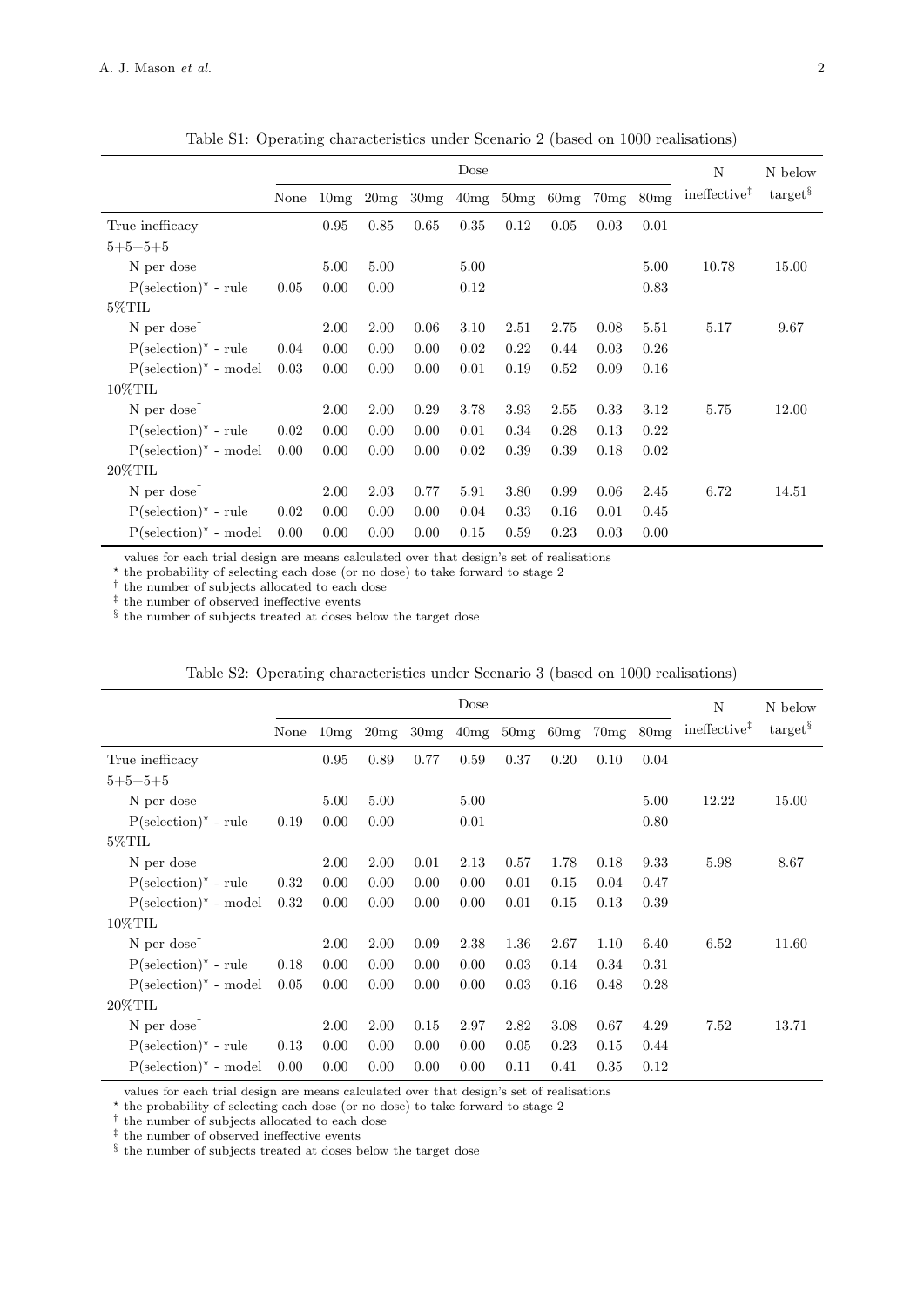|                                            |      |      |      |      | Dose |      |      |      |       | N                        | N below              |
|--------------------------------------------|------|------|------|------|------|------|------|------|-------|--------------------------|----------------------|
|                                            | None | 10mg | 20mg | 30mg | 40mg | 50mg | 60mg | 70mg | 80mg  | ineffective <sup>‡</sup> | $\text{target}^{\S}$ |
| True inefficacy                            |      | 0.95 | 0.92 | 0.88 | 0.82 | 0.74 | 0.64 | 0.53 | 0.41  |                          |                      |
| $5 + 5 + 5 + 5$                            |      |      |      |      |      |      |      |      |       |                          |                      |
| N per dose <sup><math>\dagger</math></sup> |      | 5.00 | 5.00 |      | 5.00 |      |      |      | 5.00  | 15.49                    | 20.00                |
| $P$ (selection) <sup>*</sup> - rule        | 0.93 | 0.00 | 0.00 |      | 0.00 |      |      |      | 0.07  |                          |                      |
| $5\%$ TIL                                  |      |      |      |      |      |      |      |      |       |                          |                      |
| N per dose <sup><math>\dagger</math></sup> |      | 2.00 | 2.00 | 0.00 | 2.01 | 0.03 | 0.07 | 0.00 | 11.89 | 10.33                    | 18.00                |
| $P$ (selection) <sup>*</sup> - rule        | 1.00 | 0.00 | 0.00 | 0.00 | 0.00 | 0.00 | 0.00 | 0.00 | 0.00  |                          |                      |
| $P$ (selection) <sup>*</sup> - model       | 1.00 | 0.00 | 0.00 | 0.00 | 0.00 | 0.00 | 0.00 | 0.00 | 0.00  |                          |                      |
| $10\%$ TIL                                 |      |      |      |      |      |      |      |      |       |                          |                      |
| N per dose <sup><math>\dagger</math></sup> |      | 2.00 | 2.00 | 0.00 | 2.03 | 0.07 | 0.26 | 0.04 | 11.60 | 10.40                    | 18.00                |
| $P$ (selection) <sup>*</sup> - rule        | 0.98 | 0.00 | 0.00 | 0.00 | 0.00 | 0.00 | 0.00 | 0.00 | 0.02  |                          |                      |
| $P$ (selection) <sup>*</sup> - model       | 0.98 | 0.00 | 0.00 | 0.00 | 0.00 | 0.00 | 0.00 | 0.00 | 0.02  |                          |                      |
| $20\%$ TIL                                 |      |      |      |      |      |      |      |      |       |                          |                      |
| N per dose <sup><math>\dagger</math></sup> |      | 2.00 | 2.00 | 0.00 | 2.06 | 0.23 | 0.30 | 0.16 | 11.24 | 10.63                    | 18.00                |
| $P$ (selection) <sup>*</sup> - rule        | 0.95 | 0.00 | 0.00 | 0.00 | 0.00 | 0.00 | 0.00 | 0.00 | 0.04  |                          |                      |
| $P$ (selection) <sup>*</sup> - model       | 0.89 | 0.00 | 0.00 | 0.00 | 0.00 | 0.00 | 0.00 | 0.02 | 0.09  |                          |                      |

Table S3: Operating characteristics under Scenario 4 (based on 1000 realisations)

values for each trial design are means calculated over that design's set of realisations

*<sup>⋆</sup>* the probability of selecting each dose (or no dose) to take forward to stage 2

*†* the number of subjects allocated to each dose

*‡* the number of observed ineffective events

*§* the number of subjects treated at doses below the target dose

|                                            | Dose |      |       |      |      |      |      |      |      | N                        | N below              |
|--------------------------------------------|------|------|-------|------|------|------|------|------|------|--------------------------|----------------------|
|                                            | None | 10mg | 20mg  | 30mg | 40mg | 50mg | 60mg | 70mg | 80mg | ineffective <sup>‡</sup> | $\text{target}^{\S}$ |
| True inefficacy                            |      | 0.05 | 0.04  | 0.03 | 0.02 | 0.01 | 0.01 | 0.01 | 0.01 |                          |                      |
| $5 + 5 + 5 + 5$                            |      |      |       |      |      |      |      |      |      |                          |                      |
| N per dose <sup><math>\dagger</math></sup> |      | 5.00 | 5.00  |      | 5.00 |      |      |      | 5.00 | 0.60                     | 0.00                 |
| $P$ (selection) <sup>*</sup> - rule        | 0.04 | 0.56 | 0.15  |      | 0.16 |      |      |      | 0.09 |                          |                      |
| $5\%$ TIL                                  |      |      |       |      |      |      |      |      |      |                          |                      |
| N per dose <sup><math>\dagger</math></sup> |      | 2.00 | 10.08 | 1.28 | 2.37 | 0.16 | 0.06 | 0.00 | 2.05 | 0.59                     | 0.00                 |
| $P$ (selection) <sup>*</sup> - rule        | 0.02 | 0.55 | 0.05  | 0.13 | 0.21 | 0.01 | 0.00 | 0.00 | 0.04 |                          |                      |
| $P$ (selection) <sup>*</sup> - model       | 0.00 | 0.00 | 0.75  | 0.16 | 0.05 | 0.02 | 0.00 | 0.00 | 0.00 |                          |                      |
| $10\%$ TIL                                 |      |      |       |      |      |      |      |      |      |                          |                      |
| N per dose <sup><math>\dagger</math></sup> |      | 2.00 | 10.97 | 0.75 | 2.13 | 0.13 | 0.00 | 0.00 | 2.01 | 0.65                     | 0.00                 |
| $P$ (selection) <sup>*</sup> - rule        | 0.02 | 0.50 | 0.07  | 0.06 | 0.31 | 0.00 | 0.00 | 0.00 | 0.04 |                          |                      |
| $P$ (selection) <sup>*</sup> - model       | 0.00 | 0.00 | 0.86  | 0.10 | 0.01 | 0.02 | 0.00 | 0.00 | 0.00 |                          |                      |
| $20\%$ TIL                                 |      |      |       |      |      |      |      |      |      |                          |                      |
| N per dose <sup><math>\dagger</math></sup> |      | 5.87 | 7.43  | 0.48 | 2.19 | 0.03 | 0.00 | 0.00 | 2.00 | 0.65                     | 0.00                 |
| $P$ (selection) <sup>*</sup> - rule        | 0.02 | 0.52 | 0.21  | 0.01 | 0.20 | 0.00 | 0.00 | 0.00 | 0.04 |                          |                      |
| $P$ (selection) <sup>*</sup> - model       | 0.00 | 0.52 | 0.41  | 0.05 | 0.02 | 0.00 | 0.00 | 0.00 | 0.00 |                          |                      |

values for each trial design are means calculated over that design's set of realisations

*<sup>⋆</sup>* the probability of selecting each dose (or no dose) to take forward to stage 2

*†* the number of subjects allocated to each dose

*‡* the number of observed ineffective events

*§* the number of subjects treated at doses below the target dose